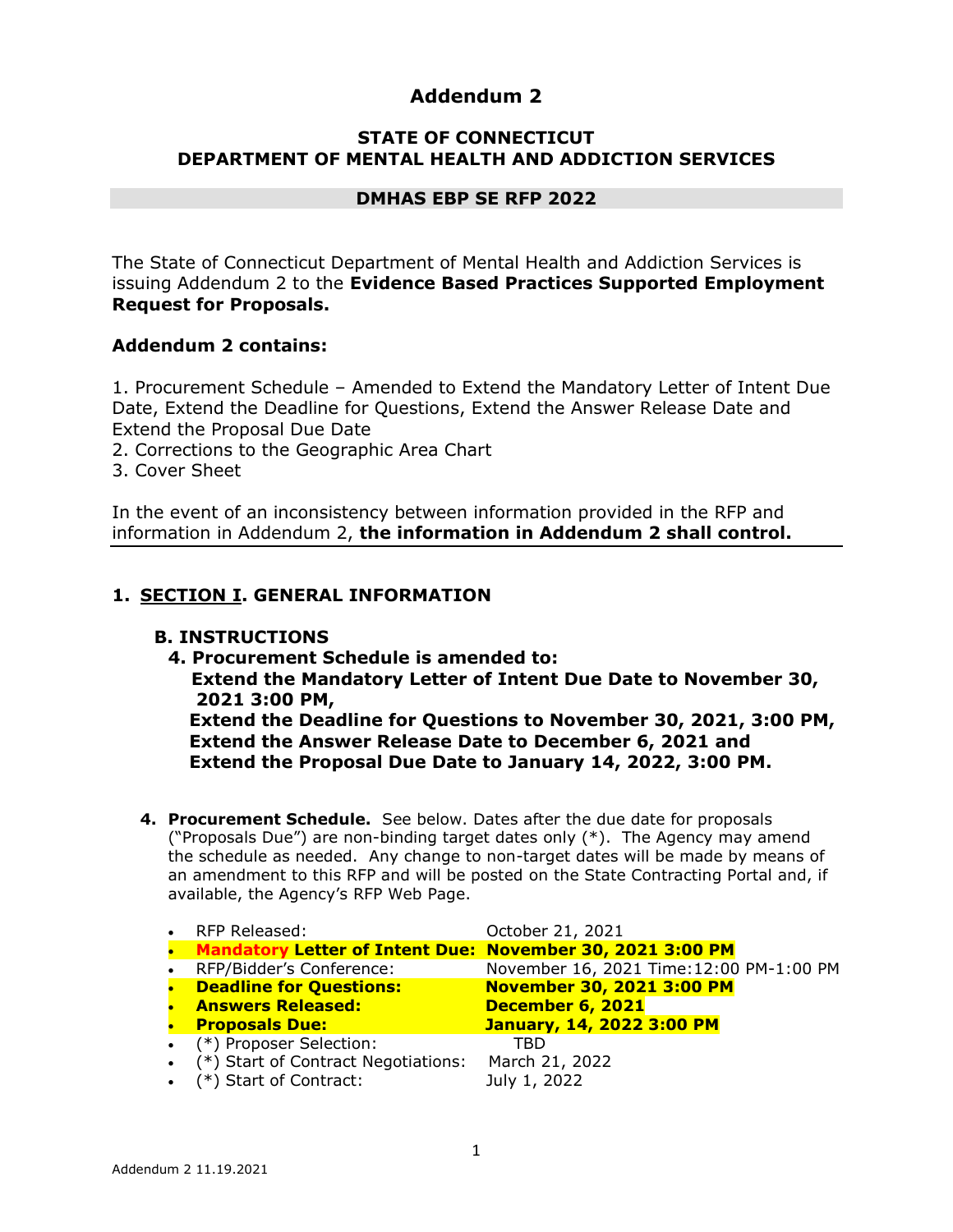- **2. SECTION I.B.11.GENERAL INFORMATION/INSTRUCTIONS** is hereby deleted and replaced with the following:
	- **11. Electronic Proposal Due Date and Time.** The Official Contact is the **only authorized recipient** of proposals submitted in response to this RFP. **Proposals must be received by the Official Contact on or before the due date and time:**

**Due Date: January 14, 2022 Time: 3:00 PM EST** 

**Proposals received after the due date and time will be ineligible and will not be evaluated.** The Agency will send an official letter alerting late respondents of ineligibility.

#### **An acceptable submission must include the following:**

 One (1) conforming electronic copy of the original proposal FOR EACH Geographic Area.

The proposal must be complete, properly formatted and outlined, and ready for evaluation by the Evaluation Review Committee.

The electronic copy of the proposal must be emailed to official agency contact for this procurement. The subject line of the email must read: **DMHAS EBP SE RFP 2022.** Required forms and appendices may be scanned and submitted as PDFs at the end of the main proposal document. Please ensure the entire email submission is less than 25 MB as this reflects The Agency's server limitations. Respondents should work to ensure there are not additional IT limitations from the provider side.

**3. SECTION II. PURPOSE OF RFP AND SCOPE OF SERVICES C. SCOPE OF SERVICE DESCRIPTION** is deleted and replaced with the following:

| <b>Geographic Area</b>                                                                                                                                                                                        | # of Slots<br>Available | <b>Cities/Towns</b><br><b>Proposing</b><br>(All or<br>indicate<br>which ones) | # of slots<br><b>Proposing</b><br>(All or<br>indicate #<br>of slots) |
|---------------------------------------------------------------------------------------------------------------------------------------------------------------------------------------------------------------|-------------------------|-------------------------------------------------------------------------------|----------------------------------------------------------------------|
| <b>Central CT:</b> Middletown/Old Saybrook, Chester,<br>Clinton, Cromwell, Deep River, Durham, East Haddam,<br>East Hampton, Essex, Haddam, Killingworth, Lyme,<br>Middlefield, Old Lyme, Portland, Westbrook | 97                      |                                                                               |                                                                      |
| <b>Central Shoreline: Branford, East Haven, Guilford,</b><br>Madison, North Branford, North Haven                                                                                                             | 63                      |                                                                               |                                                                      |
| Greater Ansonia: Ansonia, Derby, Seymour,<br>Shelton                                                                                                                                                          | 68                      |                                                                               |                                                                      |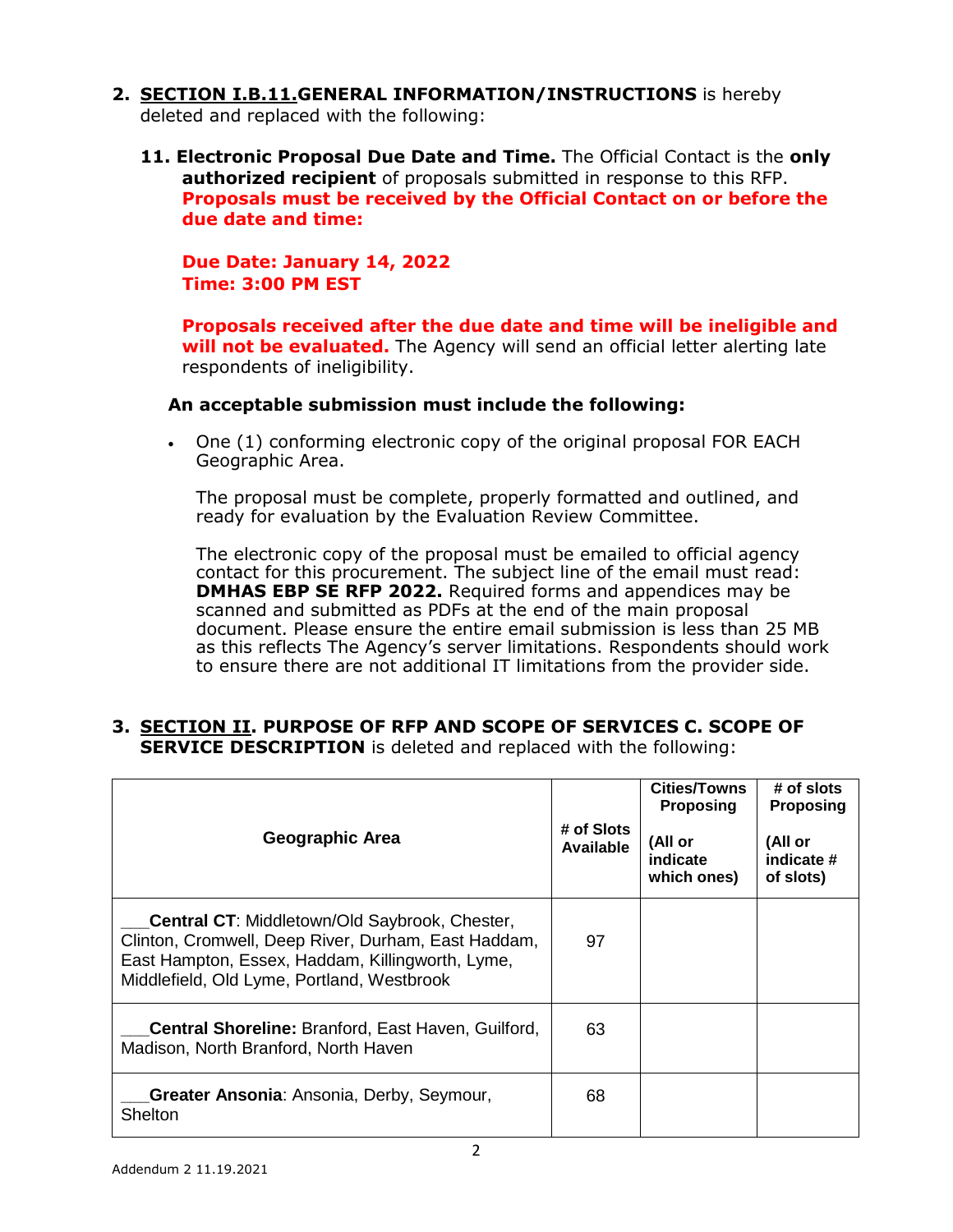| Greater Bridgeport: Bridgeport, Easton, Fairfield,<br>Monroe, Stratford, Trumbull                                                                                                                                                        | 156 |  |
|------------------------------------------------------------------------------------------------------------------------------------------------------------------------------------------------------------------------------------------|-----|--|
| <b>Greater Danbury: Bethel, Bridgewater, Brookfield,</b><br>Danbury, New Fairfield, New Milford, Newtown,<br>Redding, Ridgefield, Roxbury, Sherman                                                                                       | 90  |  |
| <b>Greater East Hartford: East Hartford,</b><br>Glastonbury, Marlborough, Newington, Rocky Hill,<br>Wethersfield                                                                                                                         | 63  |  |
| <b>Greater Enfield: Bloomfield, East Granby, East</b><br>Hartland, East Windsor, Enfield, Granby, Somers,<br>Stafford, Suffield, Windsor, Windsor Locks                                                                                  | 49  |  |
| Greater Hartford: Avon, Canton, Farmington,<br>Hartford, Simsbury, West Hartford                                                                                                                                                         | 237 |  |
| <b>Greater Manchester:</b> Andover, Bolton, Ellington,<br>Hebron, Manchester, South Windsor, Tolland, Vernon                                                                                                                             | 58  |  |
| <b>Greater Meriden: Meriden, Wallingford</b>                                                                                                                                                                                             | 74  |  |
| <b>Greater Milford: Milford, Orange, West Haven</b>                                                                                                                                                                                      | 40  |  |
| Greater New Britain: Berlin, Bristol, Burlington,<br>New Britain, Plainville, Plymouth, Southington                                                                                                                                      | 86  |  |
| Greater New Haven: Bethany, Hamden, New<br>Haven, Woodbridge                                                                                                                                                                             | 253 |  |
| Greater Stamford/Norwalk: Darien, Greenwich,<br>New Canaan, Norwalk, Stamford, Weston, Westport,<br>Wilton                                                                                                                               | 178 |  |
| Greater Torrington: Barkhamsted, Canaan,<br>Colebrook, Cornwall, Goshen, Harwinton, Kent,<br>Litchfield, Morris, New Hartford, Norfolk, North Canaan,<br>Salisbury, Sharon, Torrington, Warren, Washington,<br>West Hartland, Winchester | 96  |  |
| Greater Waterbury: Beacon Falls, Bethlehem,<br>Cheshire, Middlebury, Naugatuck, Oxford, Prospect,<br>Southbury, Thomaston, Waterbury, Watertown,<br>Wolcott, Woodbury                                                                    | 100 |  |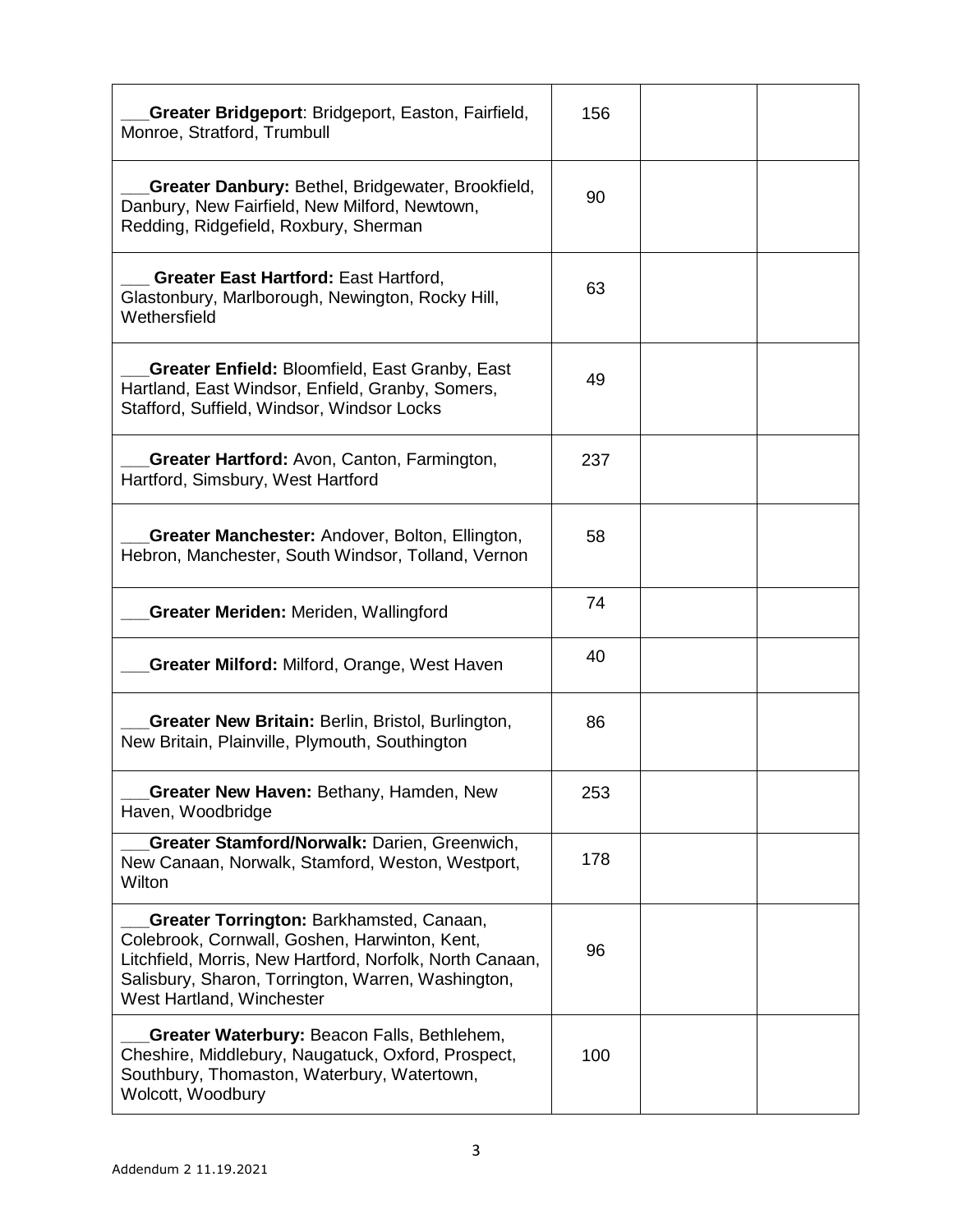| <b>Northeast:</b> Ashford, Brooklyn, Canterbury, Chaplin,<br>Columbia, Coventry, Eastford, Hampton, Killingly,<br>Lebanon, Mansfield, Plainfield, Pomfret, Putnam,<br>Scotland, Sterling, Thompson, Union, Willington,<br>Windham, Woodstock | 72  |  |
|----------------------------------------------------------------------------------------------------------------------------------------------------------------------------------------------------------------------------------------------|-----|--|
| <b>Southeast:</b> Norwich, New London, Bozrah,<br>Colchester, East Lyme, Franklin, Griswold, Groton,<br>Ledyard, Lisbon, Montville, New London, North<br>Stonington, Preston, Salem, Sprague, Stonington,<br>Voluntown, Waterford            | 155 |  |

# **4. SECTION VI. APPENDIX C. ATTACHMENTS, ATTACHMENT B** is deleted and replaced with the following, immediately below: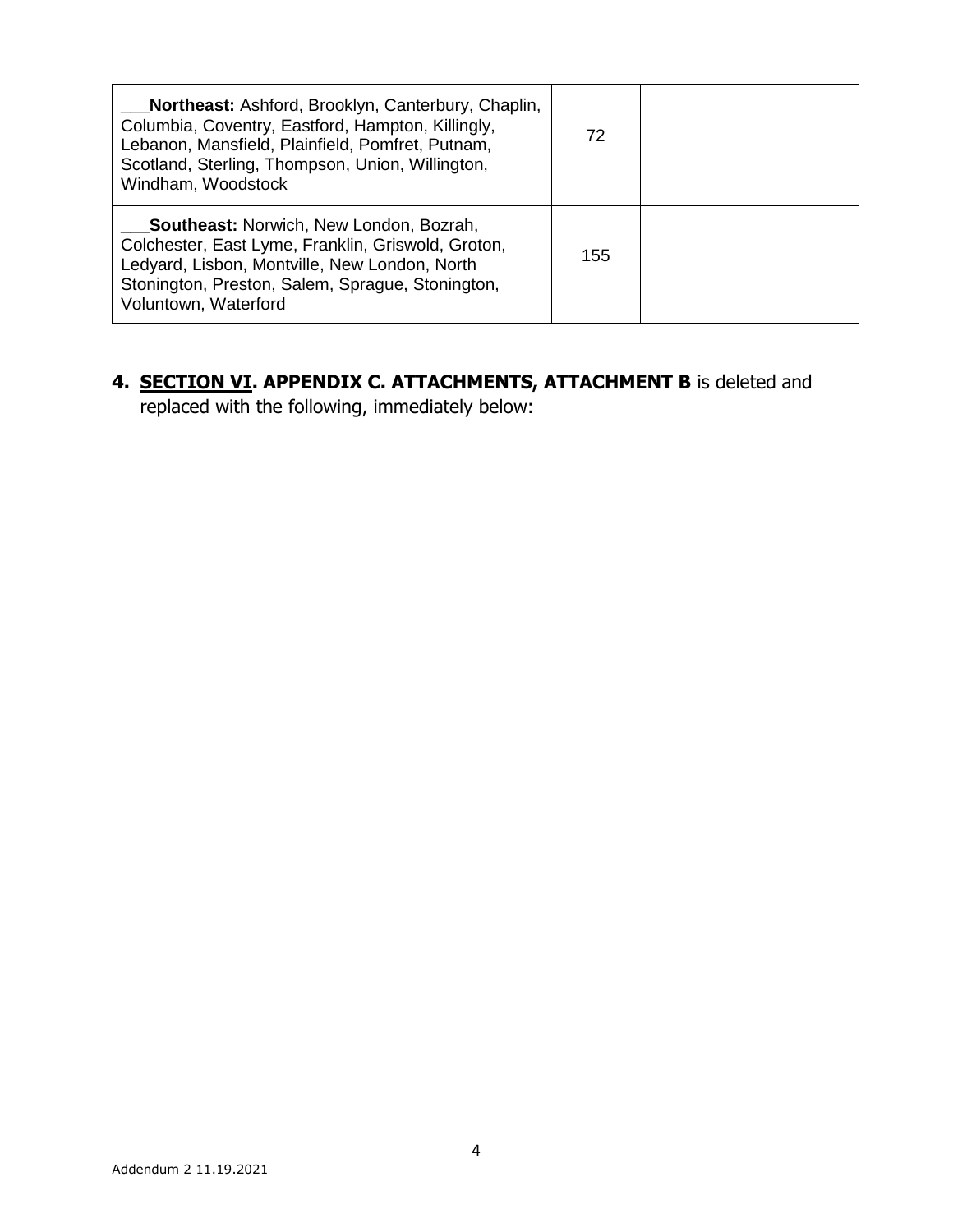### **RFP # DMHAS EBP SE 2022 Department of Mental Health and Addiction Services Due Date: January 14 2022 - 3:00 PM EST**

| <b>Proposer/Agency Name</b>                                                                                                                |                   |                  | <b>FEIN</b>                       |
|--------------------------------------------------------------------------------------------------------------------------------------------|-------------------|------------------|-----------------------------------|
|                                                                                                                                            |                   |                  |                                   |
| <b>Address</b>                                                                                                                             |                   |                  |                                   |
| <b>City/Town</b>                                                                                                                           |                   | <b>State</b>     | <b>Zip Code</b>                   |
| <b>Agency Contact:</b><br>Title:                                                                                                           |                   |                  |                                   |
| <b>Telephone Number</b>                                                                                                                    | <b>Fax Number</b> |                  | <b>E-Mail Address</b>             |
| <b>Total Annual Program Cost</b>                                                                                                           |                   |                  | <b>Total Annual Cost to DMHAS</b> |
|                                                                                                                                            |                   |                  | <b>Proposed Program Address:</b>  |
| <b>Proposer/Agency Fiscal Year:</b><br>(month)                                                                                             | to<br>(month)     |                  |                                   |
| Is your agency a non-profit? Yes $\Box$<br><b>No</b>                                                                                       | <b>No</b>         |                  | Is your agency incorporated? Yes  |
| Is your agency registered as a:<br><b>Minority Business Enterprise?</b><br>Women Business Enterprise?<br><b>Small Business Enterprise?</b> | Yes<br>Yes<br>Yes | No.<br>No.<br>No |                                   |

I certify that to the best of my knowledge and belief, the information contained in this application is true and correct. The application has been duly authorized by the governing body of the applicant, the applicant has the legal authority to apply for this funding, the applicant will comply with applicable state and federal laws and regulations, and that I am a duly authorized signatory for the applicant.

**Signature of Authorizing Official Community Community Community Community Community Community Community Community Community Community Community Community Community Community Community Community Community Community Communi** 

**Typed Name and Title**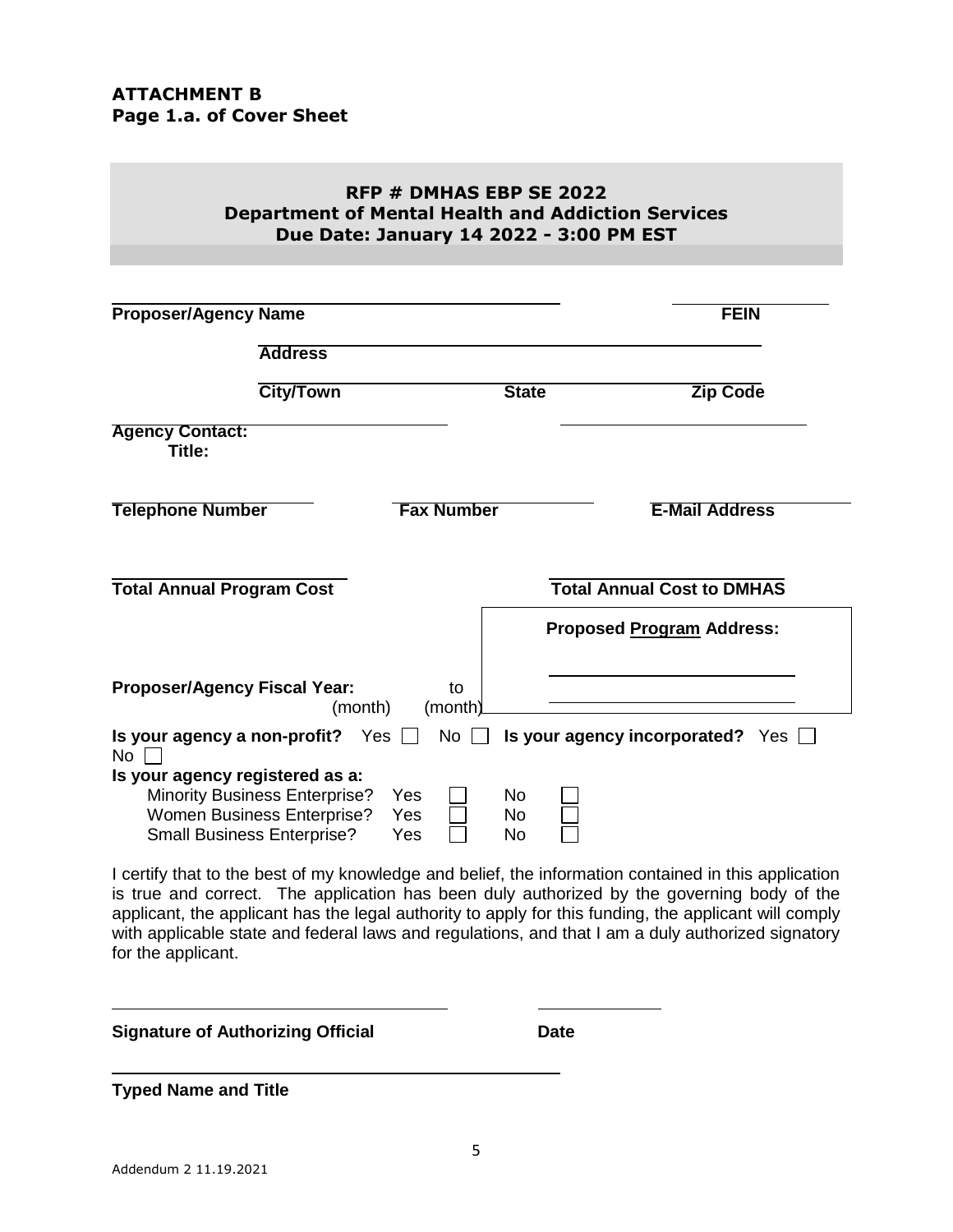# **Page 1.b. of Cover Sheet**

- **1. Check the Geographic Area being proposed,**
- **2. Indicate the cities/towns within that Geographic Area, and**
- **3. Indicate the number of slots.**

| Geographic Area                                                                                                                                                                                               | # of Slots<br><b>Available</b> | <b>Cities/Towns</b><br><b>Proposing</b><br>(All or<br>indicate<br>which ones) | # of slots<br><b>Proposing</b><br>(All or<br>indicate #<br>of slots) |
|---------------------------------------------------------------------------------------------------------------------------------------------------------------------------------------------------------------|--------------------------------|-------------------------------------------------------------------------------|----------------------------------------------------------------------|
| <b>Central CT: Middletown/Old Saybrook, Chester,</b><br>Clinton, Cromwell, Deep River, Durham, East Haddam,<br>East Hampton, Essex, Haddam, Killingworth, Lyme,<br>Middlefield, Old Lyme, Portland, Westbrook | 97                             |                                                                               |                                                                      |
| Central Shoreline: Branford, East Haven, Guilford,<br>Madison, North Branford, North Haven                                                                                                                    | 63                             |                                                                               |                                                                      |
| Greater Ansonia: Ansonia, Derby, Seymour,<br>Shelton                                                                                                                                                          | 68                             |                                                                               |                                                                      |
| Greater Bridgeport: Bridgeport, Easton, Fairfield,<br>Monroe, Stratford, Trumbull                                                                                                                             | 156                            |                                                                               |                                                                      |
| Greater Danbury: Bethel, Bridgewater, Brookfield,<br>Danbury, New Fairfield, New Milford, Newtown,<br>Redding, Ridgefield, Roxbury, Sherman                                                                   | 90                             |                                                                               |                                                                      |
| <b>Greater East Hartford: East Hartford,</b><br>Glastonbury, Marlborough, Newington, Rocky Hill,<br>Wethersfield                                                                                              | 63                             |                                                                               |                                                                      |
| <b>Greater Enfield: Bloomfield, East Granby, East</b><br>Hartland, East Windsor, Enfield, Granby, Somers,<br>Stafford, Suffield, Windsor, Windsor Locks                                                       | 49                             |                                                                               |                                                                      |
| Greater Hartford: Avon, Canton, Farmington,<br>Hartford, Simsbury, West Hartford                                                                                                                              | 237                            |                                                                               |                                                                      |
| <b>Greater Manchester: Andover, Bolton, Ellington,</b><br>Hebron, Manchester, South Windsor, Tolland, Vernon                                                                                                  | 58                             |                                                                               |                                                                      |